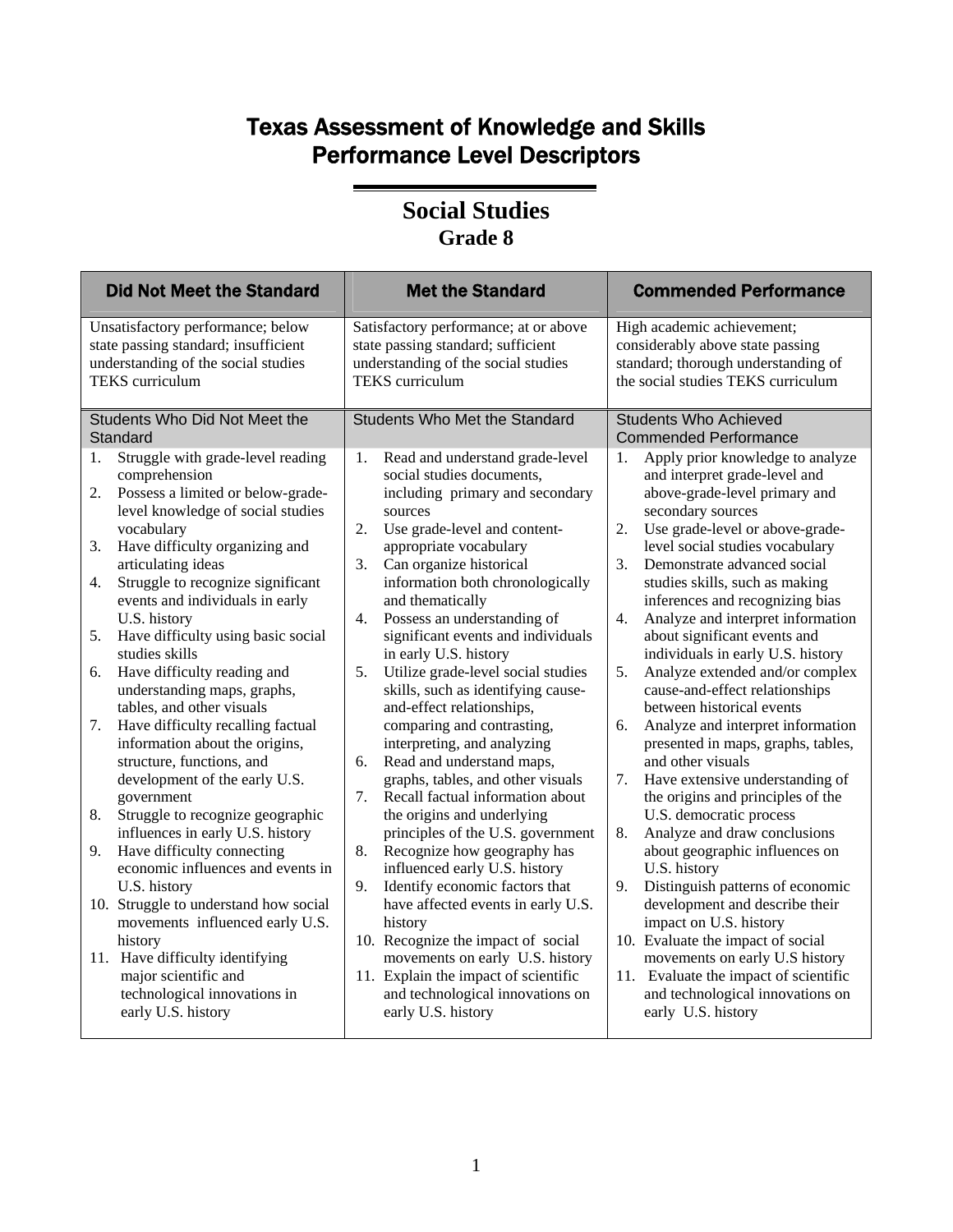## Texas Assessment of Knowledge and Skills Performance Level Descriptors

#### **Social Studies Grade 10**

| <b>Did Not Meet the Standard</b>                                                                                                                                                                                                                                                                                                                                                                                                                                                                                                                                                                                                                                                                                                                                                                                                                                                                                                                                                                    | <b>Met the Standard</b>                                                                                                                                                                                                                                                                                                                                                                                                                                                                                                                                                                                                                                                                                                                                                                                                                                                                                                                                                                                                                                                                                                           | <b>Commended Performance</b>                                                                                                                                                                                                                                                                                                                                                                                                                                                                                                                                                                                                                                                                                                                                                                                                                                                                                                                                                                                                                                                                                                                                                                                                       |
|-----------------------------------------------------------------------------------------------------------------------------------------------------------------------------------------------------------------------------------------------------------------------------------------------------------------------------------------------------------------------------------------------------------------------------------------------------------------------------------------------------------------------------------------------------------------------------------------------------------------------------------------------------------------------------------------------------------------------------------------------------------------------------------------------------------------------------------------------------------------------------------------------------------------------------------------------------------------------------------------------------|-----------------------------------------------------------------------------------------------------------------------------------------------------------------------------------------------------------------------------------------------------------------------------------------------------------------------------------------------------------------------------------------------------------------------------------------------------------------------------------------------------------------------------------------------------------------------------------------------------------------------------------------------------------------------------------------------------------------------------------------------------------------------------------------------------------------------------------------------------------------------------------------------------------------------------------------------------------------------------------------------------------------------------------------------------------------------------------------------------------------------------------|------------------------------------------------------------------------------------------------------------------------------------------------------------------------------------------------------------------------------------------------------------------------------------------------------------------------------------------------------------------------------------------------------------------------------------------------------------------------------------------------------------------------------------------------------------------------------------------------------------------------------------------------------------------------------------------------------------------------------------------------------------------------------------------------------------------------------------------------------------------------------------------------------------------------------------------------------------------------------------------------------------------------------------------------------------------------------------------------------------------------------------------------------------------------------------------------------------------------------------|
| Unsatisfactory performance; below<br>state passing standard; insufficient<br>understanding of the social studies<br><b>TEKS</b> curriculum                                                                                                                                                                                                                                                                                                                                                                                                                                                                                                                                                                                                                                                                                                                                                                                                                                                          | Satisfactory performance; at or above<br>state passing standard; sufficient<br>understanding of the social studies<br><b>TEKS</b> curriculum                                                                                                                                                                                                                                                                                                                                                                                                                                                                                                                                                                                                                                                                                                                                                                                                                                                                                                                                                                                      | High academic achievement;<br>considerably above state passing<br>standard; thorough understanding of<br>the social studies TEKS curriculum                                                                                                                                                                                                                                                                                                                                                                                                                                                                                                                                                                                                                                                                                                                                                                                                                                                                                                                                                                                                                                                                                        |
| Students Who Did Not Meet the<br>Standard<br>Struggle with grade-level reading<br>1.<br>comprehension<br>Have difficulty organizing and<br>2.<br>articulating ideas<br>Possess a limited or below-grade-<br>3.<br>level knowledge of social studies<br>vocabulary<br>Have difficulty recognizing cause-<br>4.<br>and-effect relationships<br>Have difficulty reading and<br>5.<br>understanding maps, graphs,<br>tables, and other visuals<br>Have difficulty recognizing major<br>6.<br>events in world history<br>Have limited knowledge of the<br>7.<br>physical geography of the world<br>Struggle to understand how<br>8.<br>geography affects human activities<br>Struggle to understand economic<br>9.<br>concepts and types of economic<br>systems<br>10. Have difficulty identifying major<br>scientific and technological<br>innovations<br>11. Have difficulty recalling factual<br>information about the origins,<br>structure, functions, and<br>development of the U.S.<br>government | <b>Students Who Met the Standard</b><br>Read and understand grade-level<br>1.<br>social studies documents,<br>including primary and secondary<br>sources<br>2.<br>Can organize historical<br>information both chronologically<br>and thematically<br>3.<br>Use grade-level and<br>content-appropriate social<br>studies vocabulary<br>Recognize cause-and-effect<br>4.<br>relationships between historical<br>events<br>5.<br>Read and understand maps,<br>graphs, tables, and other visuals<br>Recognize the impact of major<br>6.<br>events in world history<br>7.<br>Have the ability to locate major<br>landforms, bodies of water, and<br>climate zones of the world<br>8.<br>Understand the connection<br>between geography and human<br>activities<br>Understand economic concepts,<br>9.<br>different economic systems, and<br>the impact of economic factors on<br>events in world history<br>10. Explain the impact of major<br>scientific and technological<br>innovations on world history<br>11. Recall factual information about<br>the origins, structure, functions,<br>and development of the U.S.<br>government | <b>Students Who Achieved</b><br><b>Commended Performance</b><br>1.<br>Analyze and evaluate grade-level<br>or above-grade-level social<br>studies documents, including<br>primary and secondary sources<br>Make generalizations based on<br>2.<br>specific historical examples<br>3.<br>Use grade-level or above-grade-<br>level social studies vocabulary<br>Synthesize complex cause-and-<br>4.<br>effect relationships between<br>historical events<br>Analyze and interpret information<br>5.<br>presented in maps, graphs, tables,<br>and other visuals<br>Connect the impact of major<br>6.<br>events in world history across<br>time and place<br>Have detailed knowledge of the<br>7.<br>physical geography of the world<br>8.<br>Analyze and draw conclusions<br>about how geography affects<br>human activities<br>9.<br>Apply knowledge of economic<br>concepts and different economic<br>systems to determine the impact<br>of economic factors on world<br>events<br>10. Evaluate the impact of scientific<br>and technological innovations on<br>world history<br>11. Apply knowledge of U.S. history<br>and government to current world<br>events<br>12. Possess an awareness of<br>connections between the past and |
|                                                                                                                                                                                                                                                                                                                                                                                                                                                                                                                                                                                                                                                                                                                                                                                                                                                                                                                                                                                                     |                                                                                                                                                                                                                                                                                                                                                                                                                                                                                                                                                                                                                                                                                                                                                                                                                                                                                                                                                                                                                                                                                                                                   | the present                                                                                                                                                                                                                                                                                                                                                                                                                                                                                                                                                                                                                                                                                                                                                                                                                                                                                                                                                                                                                                                                                                                                                                                                                        |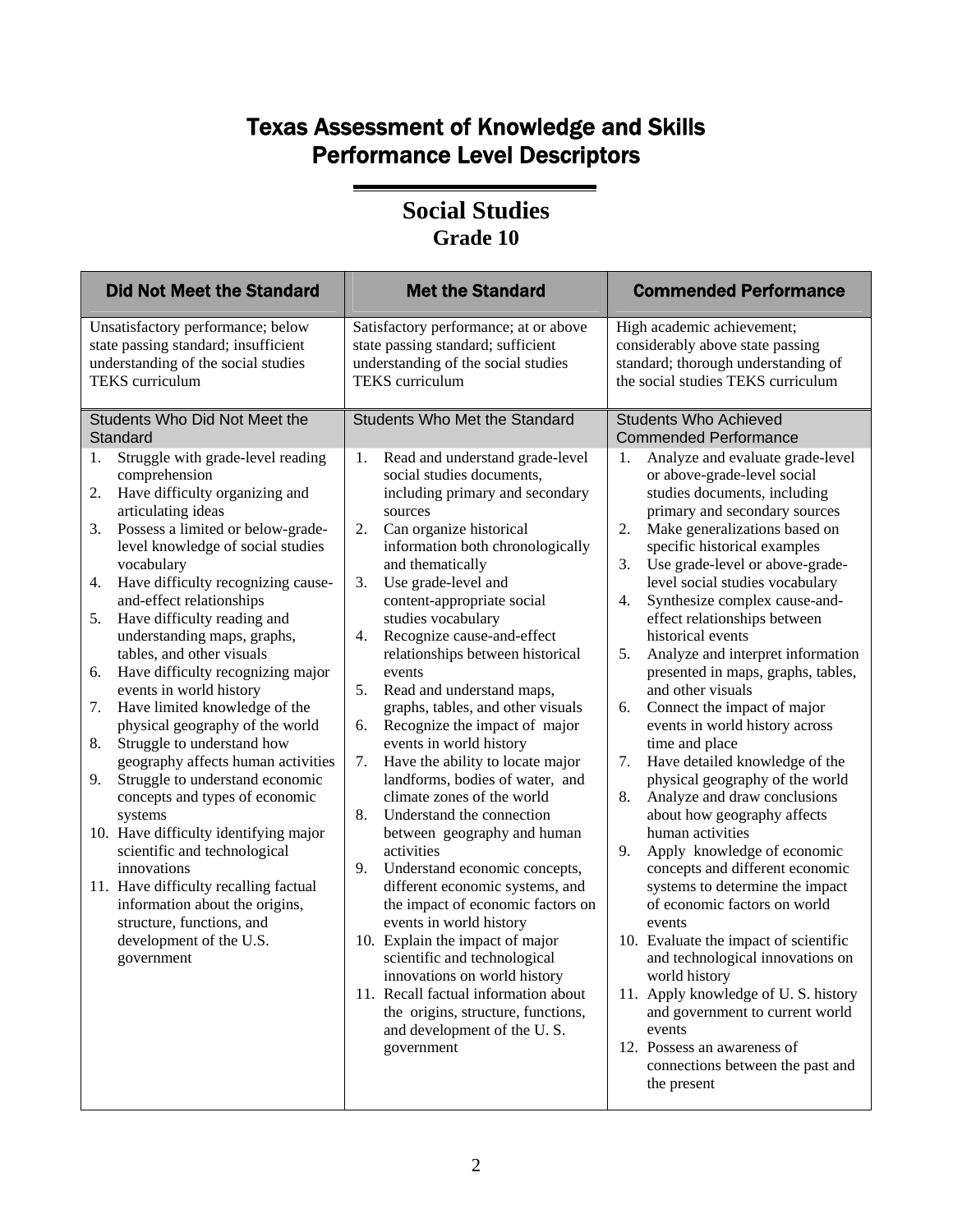## Texas Assessment of Knowledge and Skills Performance Level Descriptors

#### **Social Studies Grade 11**

| <b>Did Not Meet the Standard</b>                                                                                                                                                                                                                                                                                                                                                                                                                                                                                                                                                                                                                                                                                                                                                                                                                                                                                                                                                         | <b>Met the Standard</b>                                                                                                                                                                                                                                                                                                                                                                                                                                                                                                                                                                                                                                                                                                                                                                                                                                                                                                                                                                                                                    | <b>Commended Performance</b>                                                                                                                                                                                                                                                                                                                                                                                                                                                                                                                                                                                                                                                                                                                                                                                                                                                                                                                                                                                                                                                                                                                                                                  |
|------------------------------------------------------------------------------------------------------------------------------------------------------------------------------------------------------------------------------------------------------------------------------------------------------------------------------------------------------------------------------------------------------------------------------------------------------------------------------------------------------------------------------------------------------------------------------------------------------------------------------------------------------------------------------------------------------------------------------------------------------------------------------------------------------------------------------------------------------------------------------------------------------------------------------------------------------------------------------------------|--------------------------------------------------------------------------------------------------------------------------------------------------------------------------------------------------------------------------------------------------------------------------------------------------------------------------------------------------------------------------------------------------------------------------------------------------------------------------------------------------------------------------------------------------------------------------------------------------------------------------------------------------------------------------------------------------------------------------------------------------------------------------------------------------------------------------------------------------------------------------------------------------------------------------------------------------------------------------------------------------------------------------------------------|-----------------------------------------------------------------------------------------------------------------------------------------------------------------------------------------------------------------------------------------------------------------------------------------------------------------------------------------------------------------------------------------------------------------------------------------------------------------------------------------------------------------------------------------------------------------------------------------------------------------------------------------------------------------------------------------------------------------------------------------------------------------------------------------------------------------------------------------------------------------------------------------------------------------------------------------------------------------------------------------------------------------------------------------------------------------------------------------------------------------------------------------------------------------------------------------------|
| Unsatisfactory performance; below<br>state passing standard; insufficient<br>understanding of the social studies<br><b>TEKS</b> curriculum                                                                                                                                                                                                                                                                                                                                                                                                                                                                                                                                                                                                                                                                                                                                                                                                                                               | Satisfactory performance; at or above<br>state passing standard; sufficient<br>understanding of the social studies<br><b>TEKS</b> curriculum                                                                                                                                                                                                                                                                                                                                                                                                                                                                                                                                                                                                                                                                                                                                                                                                                                                                                               | High academic achievement;<br>considerably above state passing<br>standard; thorough understanding of<br>the social studies TEKS curriculum                                                                                                                                                                                                                                                                                                                                                                                                                                                                                                                                                                                                                                                                                                                                                                                                                                                                                                                                                                                                                                                   |
| Students Who Did Not Meet the<br>Standard                                                                                                                                                                                                                                                                                                                                                                                                                                                                                                                                                                                                                                                                                                                                                                                                                                                                                                                                                | <b>Students Who Met the Standard</b>                                                                                                                                                                                                                                                                                                                                                                                                                                                                                                                                                                                                                                                                                                                                                                                                                                                                                                                                                                                                       | <b>Students Who Achieved</b><br><b>Commended Performance</b>                                                                                                                                                                                                                                                                                                                                                                                                                                                                                                                                                                                                                                                                                                                                                                                                                                                                                                                                                                                                                                                                                                                                  |
| Struggle with grade-level reading<br>1.<br>comprehension<br>Possess a limited or below-grade-<br>2.<br>level knowledge of social studies<br>vocabulary<br>Have difficulty organizing and<br>3.<br>articulating ideas<br>Have difficulty recognizing cause-<br>4.<br>and-effect relationships<br>Have difficulty reading and<br>5.<br>understanding maps, graphs, tables,<br>and other visuals<br>Struggle to identify major events<br>6.<br>and individuals in U.S. history<br>Have difficulty recalling factual<br>7.<br>information about the origins,<br>structure, functions, and<br>development of the U.S.<br>government<br>8.<br>Struggle to understand how<br>geography affects human activities<br>9.<br>Struggle to understand basic<br>economic concepts and their role in<br>historical events<br>10. Struggle to understand how social<br>movements have influenced U.S.<br>history<br>11. Have difficulty identifying major<br>scientific and technological<br>innovations | Read and understand grade-level<br>1.<br>social studies documents,<br>including primary and secondary<br>sources<br>2.<br>Use grade-level and<br>content-appropriate social<br>studies vocabulary<br>3.<br>Can organize historical<br>information both chronologically<br>and thematically<br>Recognize cause-and-effect<br>4.<br>relationships between historical<br>events<br>5.<br>Read and understand maps,<br>graphs, tables, and other visuals<br>Possess an understanding of<br>6.<br>significant events and individuals<br>in U.S. history<br>7.<br>Recall factual information about<br>the origins, structure, functions,<br>and development of the U.S.<br>government<br>Understand the connection<br>8.<br>between geography and human<br>activities<br>9.<br>Understand economic concepts<br>and economic influences on<br>historical events<br>10. Recognize the impact of social<br>movements on U.S. history<br>11. Explain the impact of major<br>scientific and technological<br>innovations on U.S. and world<br>history | Analyze and evaluate grade-level<br>1.<br>or above-grade-level social<br>studies documents, including<br>primary and secondary sources<br>Use grade-level or above-grade-<br>2.<br>level social studies vocabulary<br>Make generalizations based on<br>3.<br>specific historical examples<br>Synthesize complex cause-and-<br>4.<br>effect relationships between<br>historical events<br>Analyze and interpret information<br>5.<br>presented in maps, graphs, tables,<br>and other visuals<br>6.<br>Analyze and interpret information<br>about significant events and<br>individuals in U.S. history<br>Apply knowledge of U.S. history<br>7.<br>to current world events<br>8.<br>Analyze and draw conclusions<br>about how geography affects<br>human activities<br>9.<br>Apply knowledge of economic<br>concepts and different economic<br>systems to determine the<br>influence of economic factors on<br>historical events<br>10. Evaluate the impact of social<br>movements on U.S. history<br>11. Evaluate the impact of<br>technological and scientific<br>innovations on U.S. and world<br>history<br>12. Possess an awareness of<br>connections between the past and<br>the present |